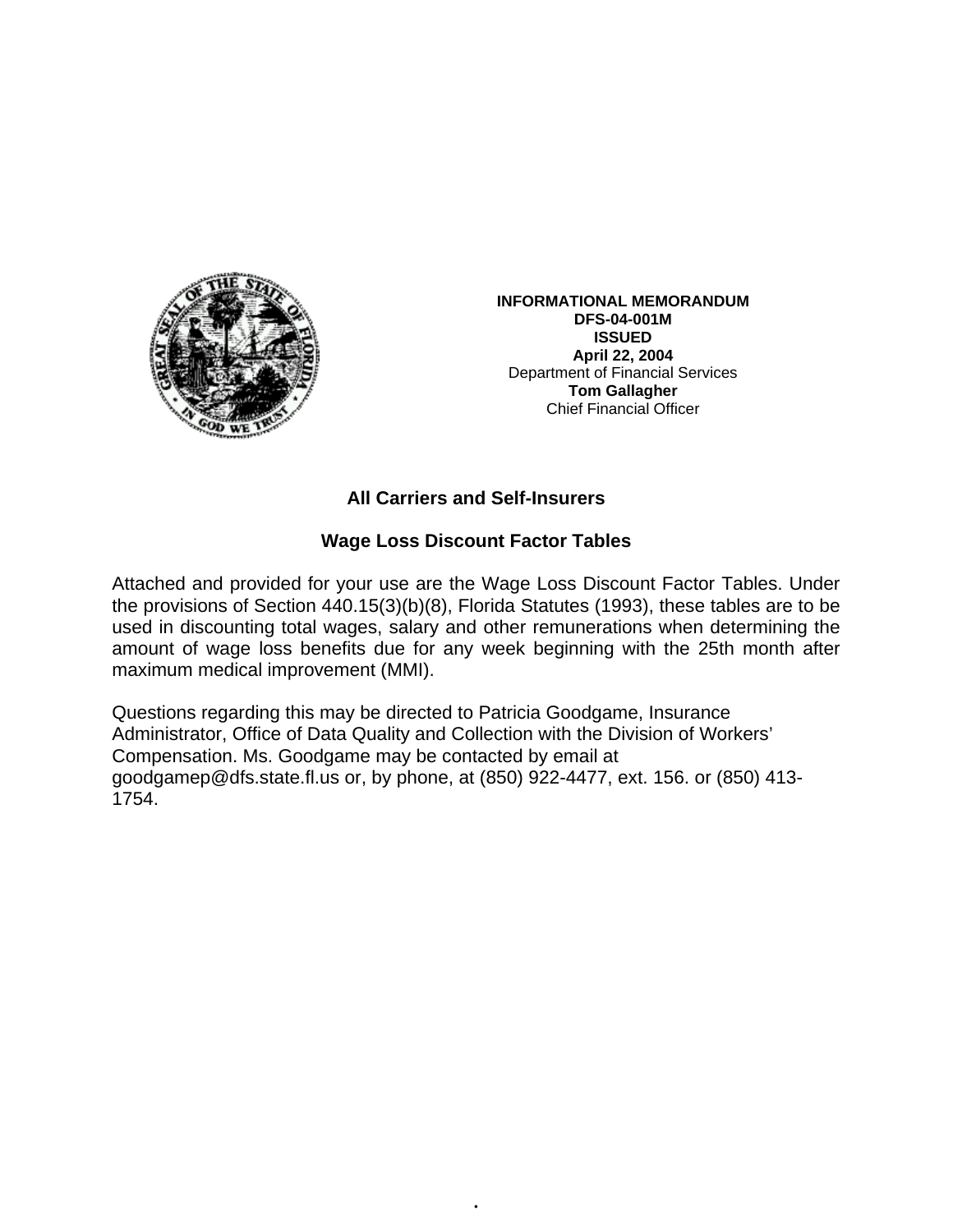**The C.P.I. for the** *PREVIOUS* **year shall be used to determined the discount factor for use in the**  *CURRENT* **payment year when the C.P.I. is Less than the 5 percent factor established July 1, 1980 pursuant to Section 440.15 (3) (b), F.S. (1993). The current discount factor is established by dividing the previous years' discount factor by the previous years' C.P.I. factor.** 

**The discount factors so established shall be multiplied by the weekly gross earnings reported by the claimant to produce the discounted gross earnings amount to be used in the Wage Loss payment calculations.** 

## **U.S. DEPT. OF LABOR CONSUMER PRICE INDEX INFLATION FACTOR:**

| <b>DISCOUNT</b> |
|-----------------|
| <b>YEAR</b>     |
| 1.0340          |
| 1.0160          |
| 1.0240          |
| 1.0190          |
|                 |

I. When the  $25<sup>th</sup>$  month following MMI occurs in 1983, the following discount factor will be used for each Wage Loss payment made for the  $25<sup>th</sup>$  month and subsequent month during the calendar year indicated. The same discount factor will be used for all payments made to the same claimant during the same calendar year.

| CALENDAR PAYMENT | <b>DISCOUNT</b> |
|------------------|-----------------|
| YEAR             | <b>FACTOR</b>   |
| 2001             | 0.5459          |
| 2002             | 0.5372          |
| 2003             | 0.5246          |
| 2004             | 0.5148          |
|                  |                 |

II. When the  $25<sup>th</sup>$  month following MMI occurs in 1984, the following discount factors will be used for each Wage Loss payment made for the  $25<sup>th</sup>$  month and subsequent month during the calendar year indicated. The same discount factor will be used for all payments made to the same claimant during the same calendar year.

| <b>DISCOUNT</b> |
|-----------------|
| <b>FACTOR</b>   |
| 0.5673          |
| 0.5584          |
| 0.5453          |
| 0.5351          |
|                 |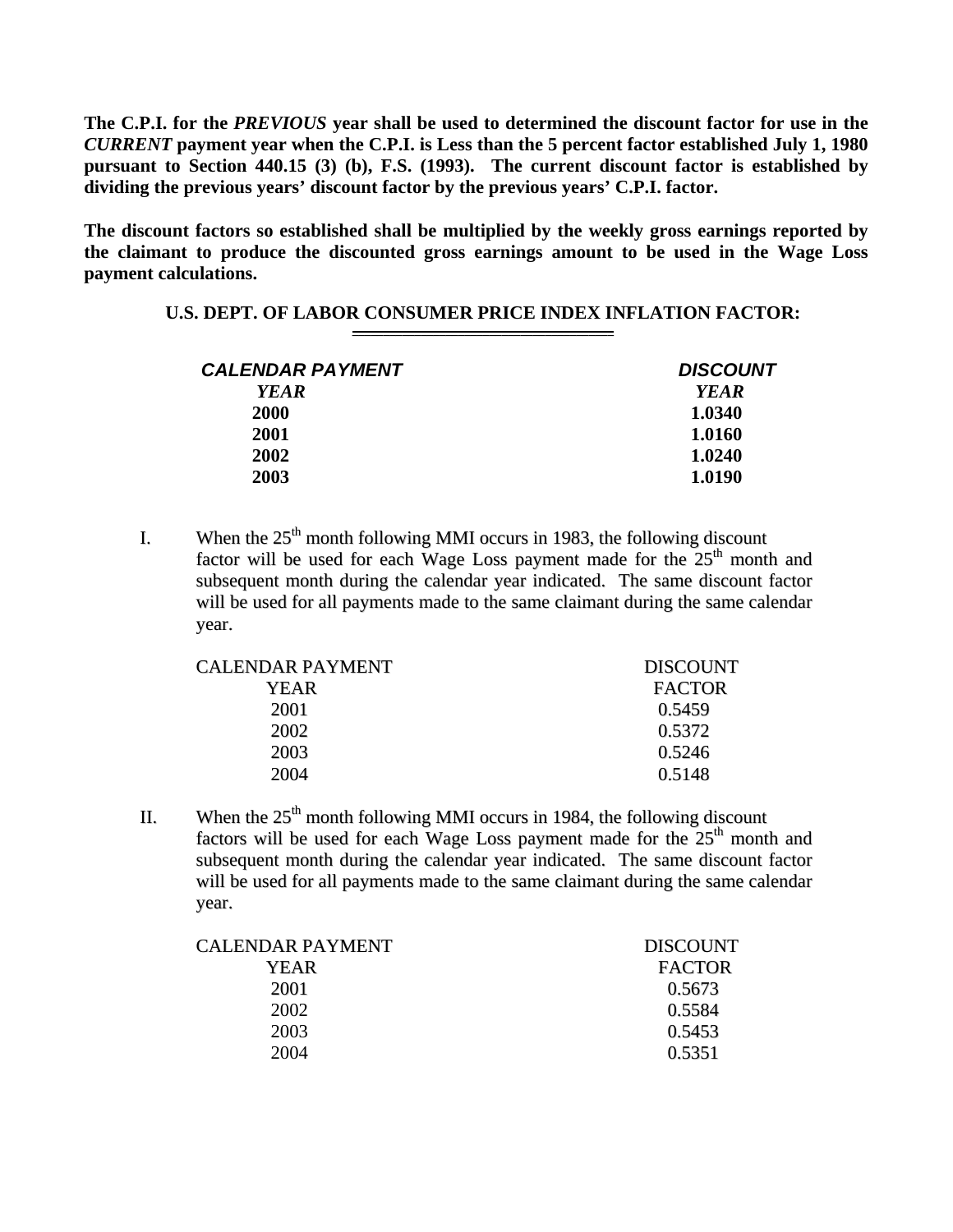III. When the  $25<sup>th</sup>$  month following MMI occurs in 1985, the following discount factors will be used for each Wage Loss payment made for the  $25<sup>th</sup>$  month and subsequent month during the calendar year indicated. The same discount factor will be used for all payments made to the same claimant during the same calendar year.

| <b>CALENDAR PAYMENT</b> | <b>DISCOUNT</b> |
|-------------------------|-----------------|
| YEAR                    | <b>FACTOR</b>   |
| 2001                    | 0.5887          |
| 2002                    | 0.5795          |
| 2003                    | 0.5659          |
| 2004                    | 0.5553          |
|                         |                 |

IV. When the  $25<sup>th</sup>$  month following MMI occurs in 1986 the following discount factors will be used for each Wage Loss payment made for the  $25<sup>th</sup>$  month and subsequent month during the calendar year indicated. The same discount factor will be used for all payments made to the same claimant during the same calendar year.

| CALENDAR PAYMENT | <b>DISCOUNT</b> |
|------------------|-----------------|
| YEAR             | <b>FACTOR</b>   |
| 2001             | 0.6121          |
| 2002             | 0.6025          |
| 2003             | 0.5884          |
| 2004             | 0.5774          |

V. When the  $25<sup>th</sup>$  month following MMI occurs in 1987, the following discount factors will be used for each Wage Loss payment made for the  $25<sup>th</sup>$  month and subsequent month during the calendar year indicated. The same discount factor will be used for all payments made to the same claimant during the same calendar year.

| CALENDAR PAYMENT | <b>DISCOUNT</b> |
|------------------|-----------------|
| YEAR             | <b>FACTOR</b>   |
| 2001             | 0.6350          |
| 2002             | 0.6250          |
| 2003             | 0.6104          |
| 2004             | 0.5990          |
|                  |                 |

VI. When the  $25<sup>th</sup>$  month following MMI occurs in 1988, the following discount factors will be used for each Wage Loss payment made for the  $25<sup>th</sup>$  month and subsequent month during the calendar year indicated. The same discount factor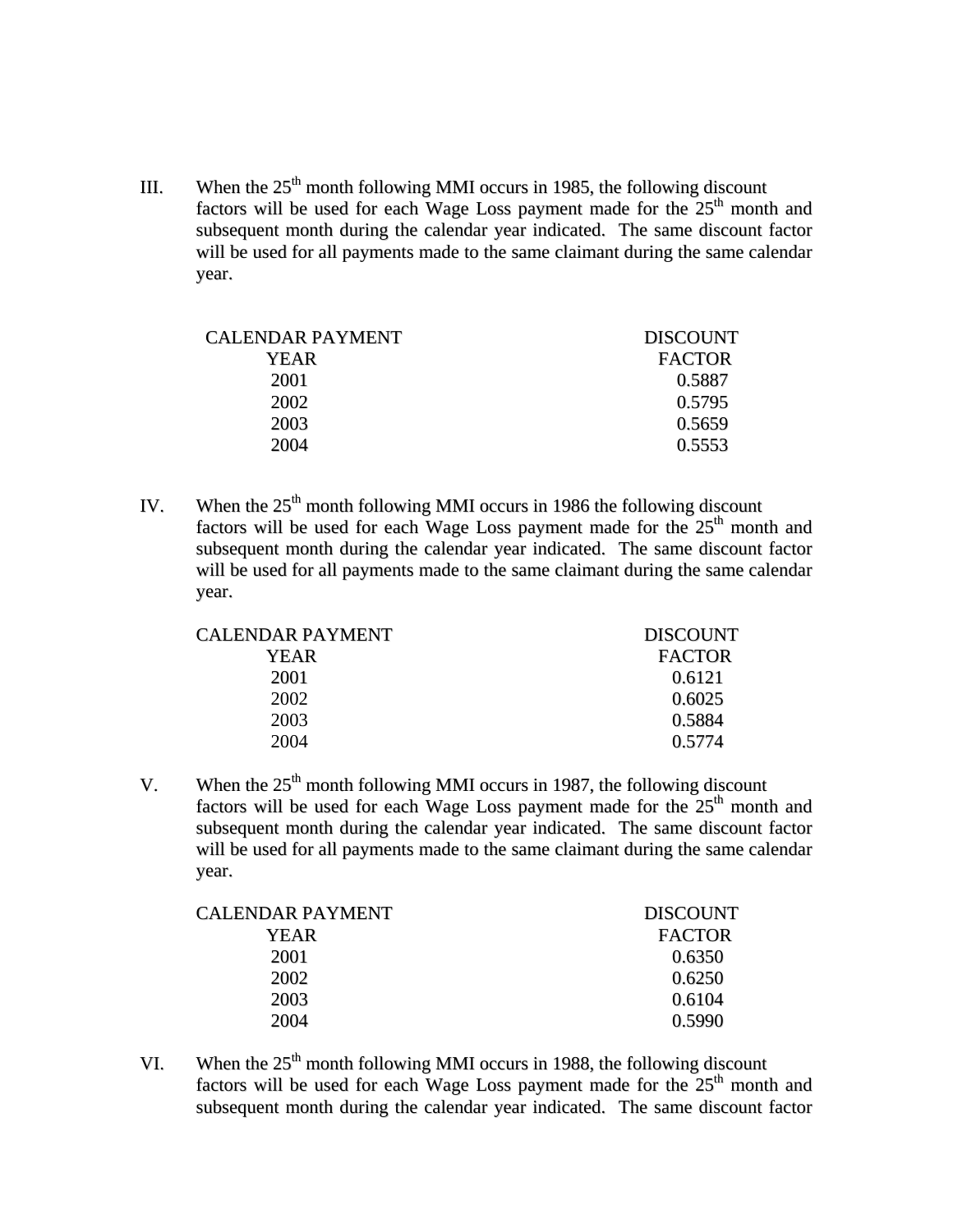will be used for all payments made to the same claimant during the same calendar year.

| CALENDAR PAYMENT | <b>DISCOUNT</b> |
|------------------|-----------------|
| YEAR             | <b>FACTOR</b>   |
| 2001             | 0.6418          |
| 2002             | 0.6317          |
| 2003             | 0.6169          |
| 2004             | 0.6054          |
|                  |                 |

VII. When the  $25<sup>th</sup>$  month following MMI occurs in 1989, the following discount factors will be used for each Wage Loss payment made for the  $25<sup>th</sup>$  month and subsequent month during the calendar year indicated. The same discount factor will be used for all payments made to the same claimant during the same calendar year.

| CALENDAR PAYMENT | <b>DISCOUNT</b> |
|------------------|-----------------|
| YEAR             | <b>FACTOR</b>   |
| 2001             | 0.6701          |
| 2002             | 0.6596          |
| 2003             | 0.6441          |
| 2004             | 0.6321          |

VIII. When the  $25<sup>th</sup>$  month following MMI occurs in 1990, the following discount factors will be used for each Wage Loss payment made for the  $25<sup>th</sup>$  month and subsequent month during the calendar year indicated. The same discount factor will be used for all payments made to the same claimant during the same calendar

| CALENDAR PAYMENT | <b>DISCOUNT</b> |
|------------------|-----------------|
| YEAR             | <b>FACTOR</b>   |
| 2001             | 0.6997          |
| 2002             | 0.6887          |
| 2003             | 0.6726          |
| 2004             | 0.6601          |
|                  |                 |

IX. When the  $25<sup>th</sup>$  month following MMI occurs in 1991, the following discount factors will be used for each Wage Loss payment made for the  $25<sup>th</sup>$  month and subsequent month during the calendar year indicated. The same discount factor will be used for all payments made to the same claimant during the same calendar

| <b>CALENDAR PAYMENT</b> | <b>DISCOUNT</b> |
|-------------------------|-----------------|
| YEAR                    | <b>FACTOR</b>   |
| 2001                    | 0.7322          |
| 2002                    | 0.7207          |
| 2003                    | 0.7038          |
| 2004                    | 0.6907          |
|                         |                 |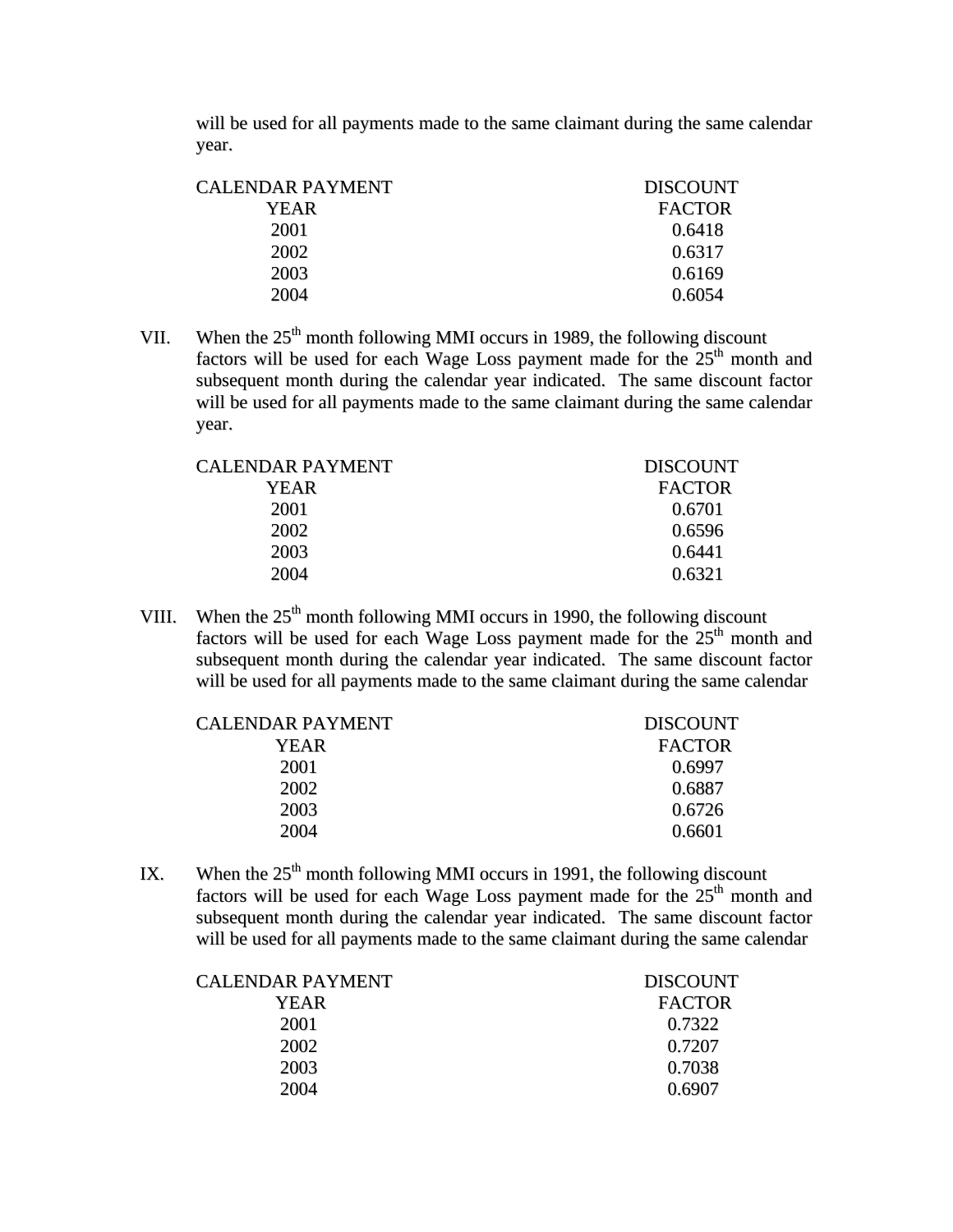X. When the  $25<sup>th</sup>$  month following MMI occurs in 1992, the following discount factors will be used for each Wage Loss payment made for the  $25<sup>th</sup>$  month and subsequent month during the calendar year indicated. The same discount factor will be used for all payments made to the same claimant during the same calendar

| CALENDAR PAYMENT | <b>DISCOUNT</b> |
|------------------|-----------------|
| <b>YEAR</b>      | <b>FACTOR</b>   |
| 2001             | 0.7688          |
| 2002             | 0.7567          |
| 2003             | 0.7390          |
| 2004             | 0.7252          |

XI. When the  $25<sup>th</sup>$  month following MMI occurs in 1993, the following discount factors will be used for each Wage Loss payment made for the  $25<sup>th</sup>$  month and subsequent month during the calendar year indicated. The same discount factor will be used for all payments made to the same claimant during the same calendar

| CALENDAR PAYMENT | <b>DISCOUNT</b> |
|------------------|-----------------|
| YEAR             | <b>FACTOR</b>   |
| 2001             | 0.7924          |
| 2002             | 0.7800          |
| 2003             | 0.7617          |
| 2004             | 0.7475          |
|                  |                 |

XII. When the  $25<sup>th</sup>$  month following MMI occurs in 1994, the following discount factors will be used for each Wage Loss payment made for the  $25<sup>th</sup>$  month and subsequent month during the calendar year indicated. The same discount factor will be used for all payments made to the same claimant during the same calendar

| <b>YEAR</b><br>0.8152<br>2001<br>2002<br>0.8024<br>2003<br>0.7836<br>2004<br>0.7690 | CALENDAR PAYMENT | <b>DISCOUNT</b> |
|-------------------------------------------------------------------------------------|------------------|-----------------|
|                                                                                     |                  | <b>FACTOR</b>   |
|                                                                                     |                  |                 |
|                                                                                     |                  |                 |
|                                                                                     |                  |                 |
|                                                                                     |                  |                 |

XIII. When the  $25<sup>th</sup>$  month following MMI occurs in 1995, the following discount factors will be used for each Wage Loss payment made for the  $25<sup>th</sup>$  month and subsequent month during the calendar year indicated. The same discount factor will be used for all payments made to the same claimant during the same calendar

| CALENDAR PAYMENT | <b>DISCOUNT</b> |
|------------------|-----------------|
| YEAR             | <b>FACTOR</b>   |
| 2001             | 0.8375          |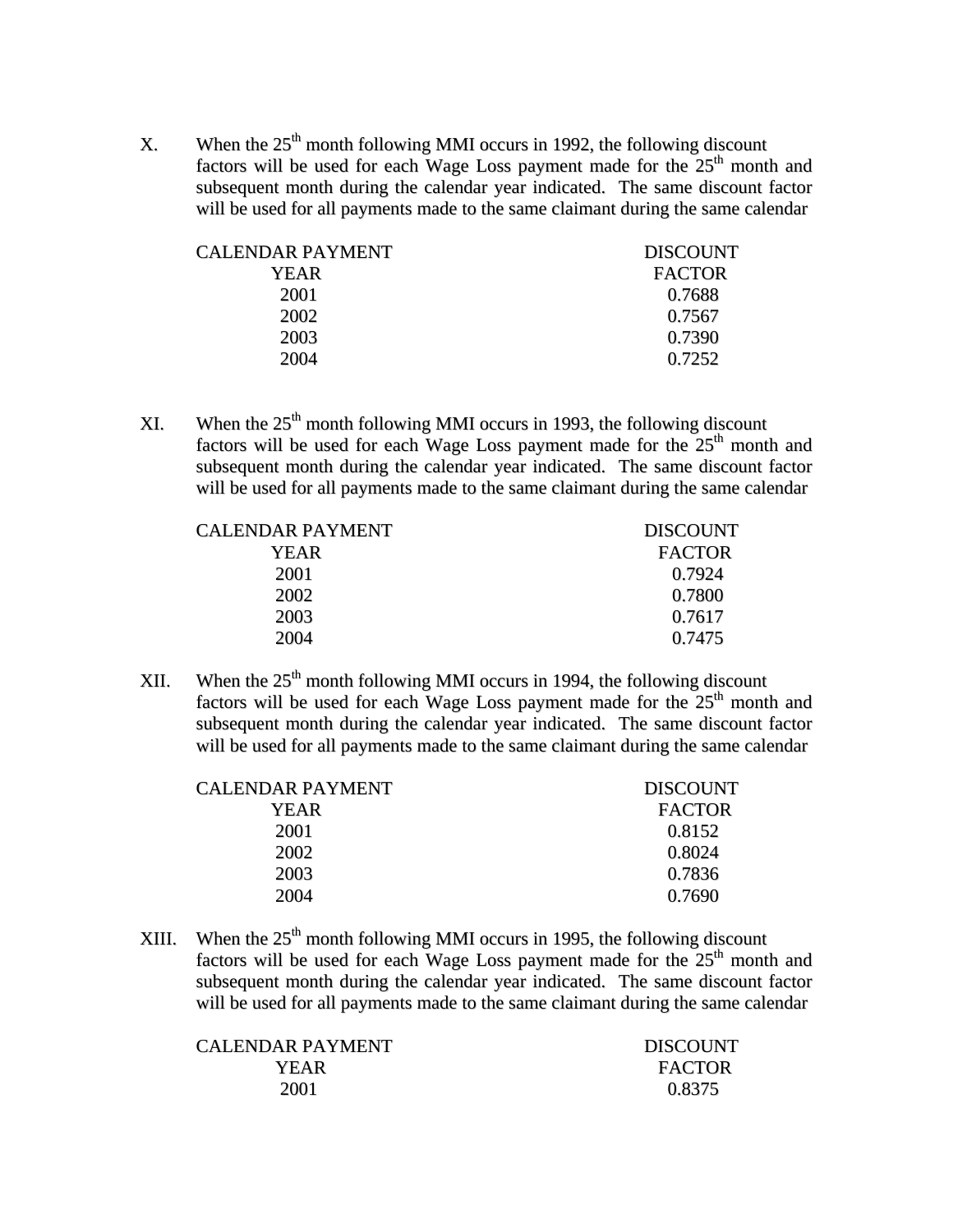| 2002 | 0.8244 |
|------|--------|
| 2003 | 0.8050 |
| 2004 | 0.7900 |

XIV. When the  $25<sup>th</sup>$  month following MMI occurs in 1996, the following discount factors will be used for each Wage Loss payment made for the  $25<sup>th</sup>$  month and subsequent month during the calendar year indicated. The same discount factor will be used for all payments made to the same claimant during the same calendar

| CALENDAR PAYMENT | <b>DISCOUNT</b> |
|------------------|-----------------|
| YEAR             | <b>FACTOR</b>   |
| 2001             | 0.8599          |
| 2002             | 0.8464          |
| 2003             | 0.8266          |
| 2004             | 0.8112          |
|                  |                 |

 $XV$ . When the  $25<sup>th</sup>$  month following MMI occurs in 1997, the following discount factors will be used for each Wage Loss payment made for the  $25<sup>th</sup>$  month and subsequent month during the calendar year indicated. The same discount factor will be used for all payments made to the same claimant during the same calendar

| CALENDAR PAYMENT | <b>DISCOUNT</b> |
|------------------|-----------------|
| YEAR             | <b>FACTOR</b>   |
| 2001             | 0.8815          |
| 2002             | 0.8677          |
| 2003             | 0.8474          |
| 2004             | 0.8316          |
|                  |                 |

XVI. When the  $25<sup>th</sup>$  month following MMI occurs in 1998, the following discount factors will be used for each Wage Loss payment made for the  $25<sup>th</sup>$  month and subsequent month during the calendar year indicated. The same discount factor will be used for all payments made to the same claimant during the same calendar

| <b>DISCOUNT</b> |
|-----------------|
| <b>FACTOR</b>   |
| 0.9105          |
| 0.8962          |
| 0.8752          |
| 0.8589          |
|                 |

XVII. When the  $25<sup>th</sup>$  month following MMI occurs in 1999, the following discount factors will be used for each Wage Loss payment made for the  $25<sup>th</sup>$  month and subsequent month during the calendar year indicated. The same discount factor will be used for all payments made to the same claimant during the same calendar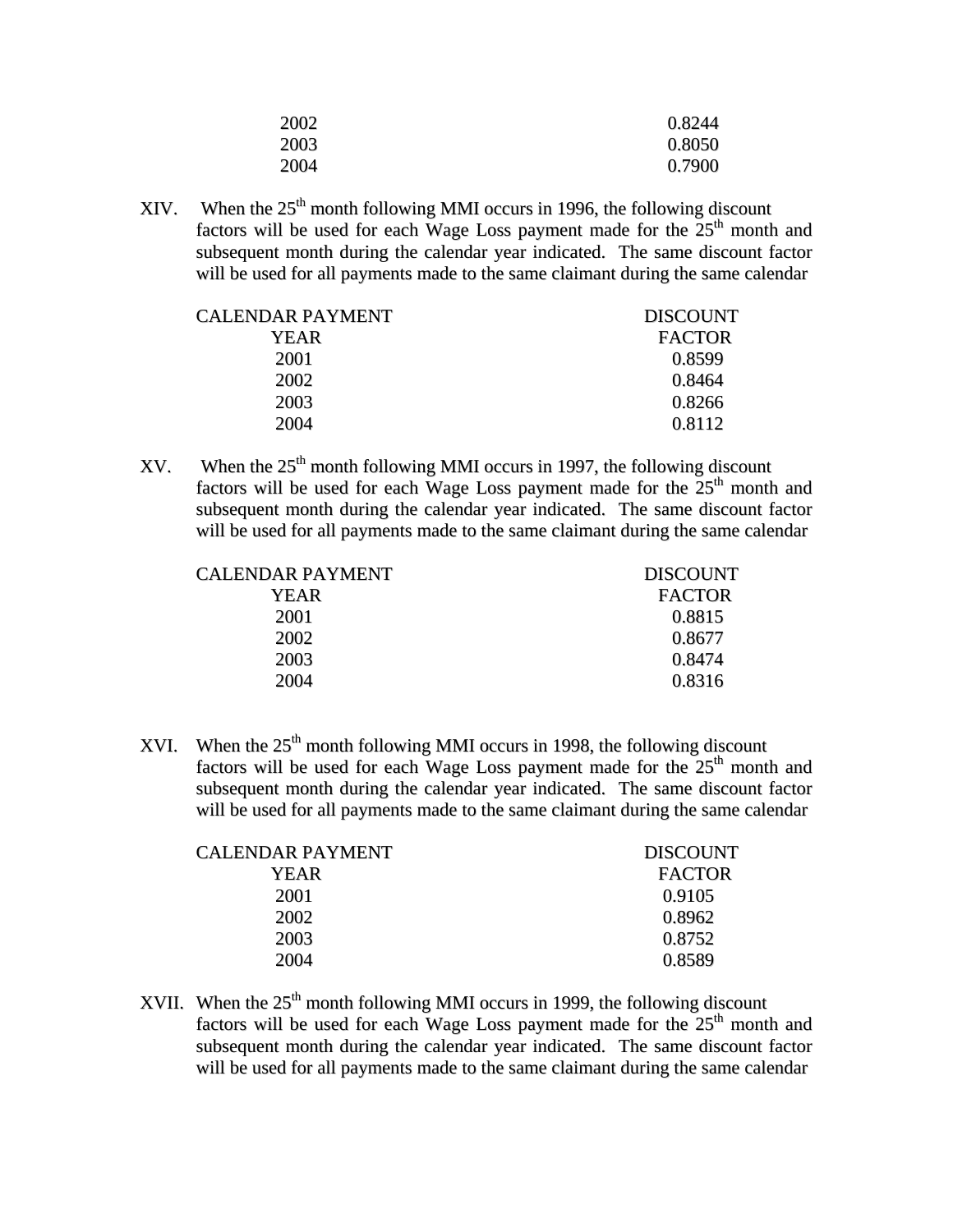| CALENDAR PAYMENT | <b>DISCOUNT</b> |
|------------------|-----------------|
| YEAR             | <b>FACTOR</b>   |
| 2001             | 0.9269          |
| 2002             | 0.9123          |
| 2003             | 0.8909          |
| 2004             | 0.8743          |
|                  |                 |

XVIII. When the  $25<sup>th</sup>$  month following MMI occurs in 2000, the following discount factors will be used for each Wage Loss payment made for the  $25<sup>th</sup>$  month and subsequent month during the calendar year indicated. The same discount factor will be used for all payments made to the same claimant during the same calendar

| <b>DISCOUNT</b> |
|-----------------|
| <b>FACTOR</b>   |
| 0.9417          |
| 0.9269          |
| 0.9052          |
| 0.8883          |
|                 |

XIX. When the  $25<sup>th</sup>$  month following MMI occurs in 2001, the following discount factors will be used for each Wage Loss payment made for the  $25<sup>th</sup>$  month and subsequent month during the calendar year indicated. The same discount factor will be used for all payments made to the same claimant during the same calendar

| <b>DISCOUNT</b> |
|-----------------|
| <b>FACTOR</b>   |
| 0.9671          |
| 0.9519          |
| 0.9296          |
| 0.9123          |
|                 |

XX. When the  $25<sup>th</sup>$  month following MMI occurs in 2002, the following discount factors will be used for each Wage Loss payment made for the  $25<sup>th</sup>$  month and subsequent month during the calendar year indicated. The same discount factor will be used for all payments made to the same claimant during the same calendar

| CALENDAR PAYMENT | <b>DISCOUNT</b> |
|------------------|-----------------|
| YEAR.            | <b>FACTOR</b>   |
| 2002             | 0.9843          |
| 2003             | 0.9612          |
| 2004             | 0.9433          |
|                  |                 |